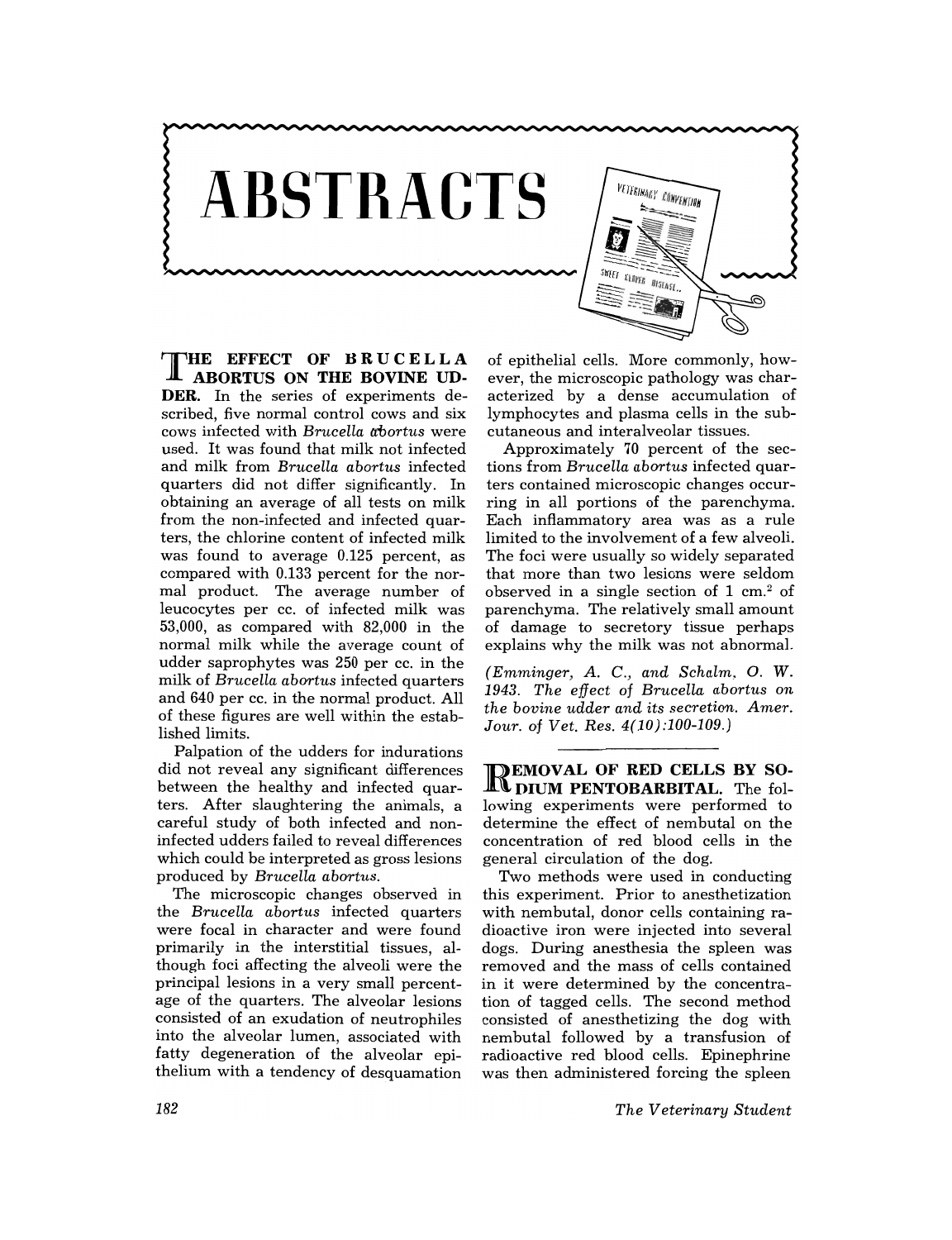co contract and expel its cells into the general circulation diluting the tagged cells. Computation of the red blood cell content of the spleen was determined from this dilution.

Results of the first method showed 30 percent of the circulating red blood cells may be present in this organ under nembutal anesthesia. The second method showed as much as a 37 percent increase in circulating cells when epinephrine was administered to an animal under nembutal anesthesia.

Similar experiments using ether anesthesia showed a decrease in the cell concentration of the spleen plus an increase of cells in the general circulation. Spleens removed under nembutal anesthesia were about four times the weight of those removed under ether anesthesia.

The possible relationship between these findings and the observed delay of onset of shock following administration of nembutal is suggested.

*(Hahn,* P. *F., Bale,* W. *F., and Bonner, J.* F. *Jr.* 1943. *Removal* of *red cells from the active circulation by sodium pentobarbital. Amer. Jour.* of *Phys. 138:415-420.)* 

FELINE **VIRUS PNEUMONIA AS RELATED TO A PNEUMONIA IN MAN.** On November 7, 1941, a young farmer was admitted to the New Haven Hospital in Jewitt City, Conn., with an illness resembling a type of atypical pneumonia which was presumed to be of virus etiology. The history revealed that two other members of the household recently had a similar illness and that one was sick at home; also, that eight of the twelve cats on the farm had died of a respiratory disease recently and that two of the remaining four were sick with the same illness. The possibility that the affected members of the family and the cats were affected with the same agent at once suggested itself and investigation of this possibility was undertaken.

The members of the family and the cats were carefully examined and observed and attempts were made to isolate an etiological agent by transmission experiments. As a result of this work a virus capable of

*Spring, 1943* 

producing pneumonia in cats similar to that produced in humans was recovered from one of the family cats. The virus fails to affect mice and for this reason appears to differ from most viruses known to cause infections in the respiratory tract.

The evidence so far suggests, but does not establish, the fact that the respiratory infections in the members of the family may have been caused by the same virus.

*(Blake,* F. *G., Howard,* M. *E., and Tatlock, Hugh.* 1942. *Feline virus pneumonia and its possible relation* to *some cases* of *atypical pneumonia in man. The Yale Jour.* of *Biol. and Med. 15(2):139-166.)* 

THE RELATION OF ASCORBIC ACID TO BREEDING PERFORM-**ANCE IN HORSES.** A three-year-old Belgian stallion had been used as a source of semen for study. After a time the samples became uniformly poor to a point where practically no sperm were present and motility was lacking. Tests revealed that the ascorbic acid content of the semen was very low. Four injections of one gram of ascorbic acid given at three day intervals resulted in an increase in motility of the sperm to nearly 70 percent activity. The sperm count rose to between two and four billion. The ascorbic acid was discontinued and within two weeks the motility had decreased to less than 10 percent.

Three complete cycles of ascorbic acid feeding were carried through. In each, the administration of ascorbic acid improved the semen quality while after the cessation of ascorbic acid feeding, the quality of the semen became reduced.

Controlled experiments were then run on two mares. The values of blood ascorbic acid content obtained from mares showed that there was apparently a significant difference between the good breeders and the difficult breeders. However, the incidence of good breeders with low values raises a question as to individual differences and makes it difficult to indicate a range of blood ascorbic acid which may be considered adequate for good breeding performance. It was also shown by these experiments that mares going on pasture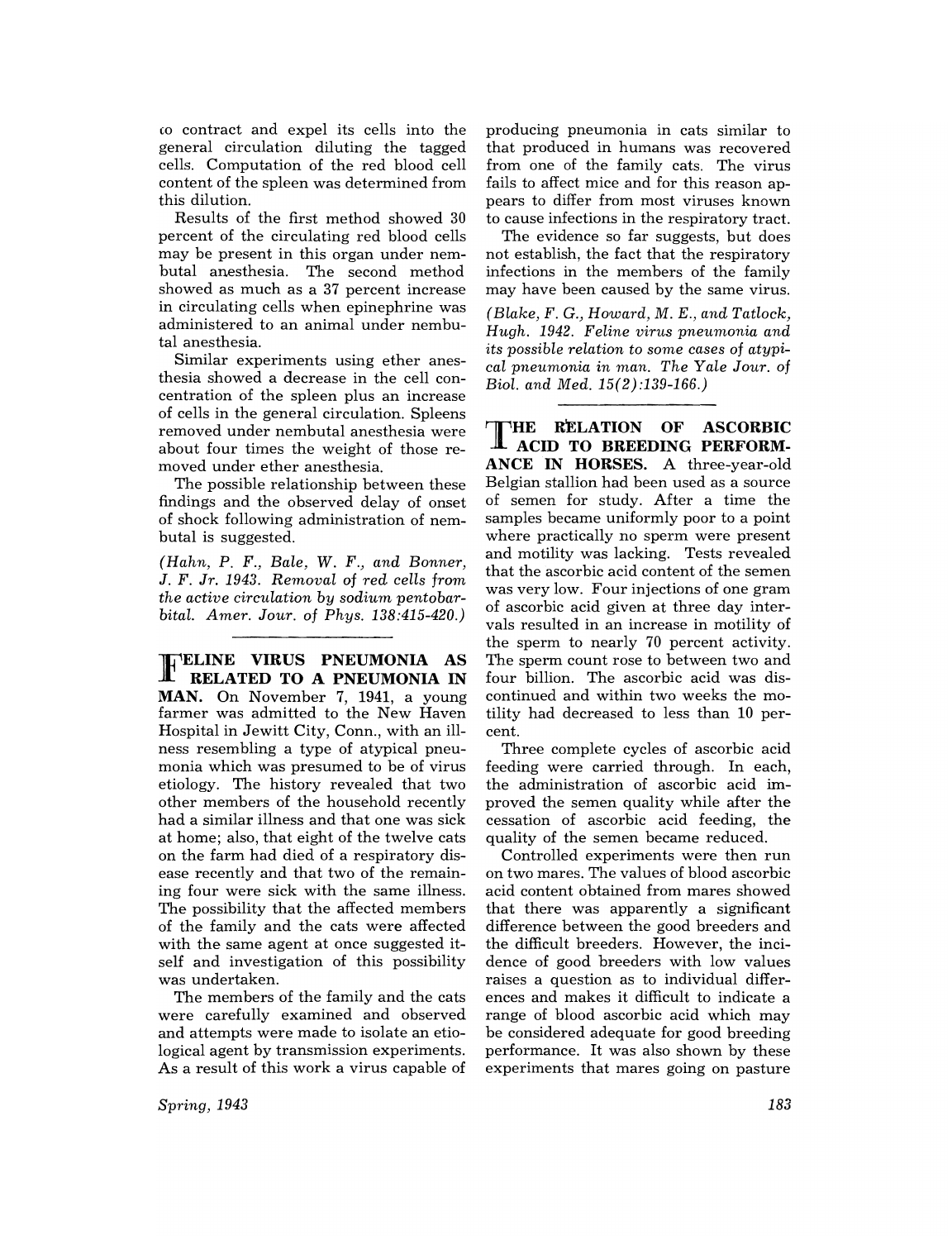in the spring show a marked rise in blood ascorbic acid values.

The data on ascorbic acid therapy is inadequate because of the limited number of animals with poor breeding histories available for treatment. Consequently, while the data at hand looks encouraging, additional data must be accumulated before any conclusions can be drawn.

*(Davis,* G. K., *and Cole,* C. L. 1943. *The relation* of *ascorbic acid* to *breeding performance in horses. Jour.* of *Animal Sci.*   $2:53-58.$ )

**EFFECTS OF NOVOXIL ON THE STREPTOCOCCI INFECTED UD-DER.** The increased use of injections of various antiseptics in the udder for the treatment of bovine mastitis has prompted this study to determine the effect of one of these materials on the quality of the milk and of the pathological changes in the udder.

The infected quarters were treated by giving three injections of 10 cc. of Novoxil at intervals of seventy-two hours. The treated lactating quarters, compared to infected and noninfected quarters left untreated as controls showed an acute inflammatory reaction beginning within twenty-four hours after the first injection. The clinical signs of inflammation were nearly gone by the seventy-second hour, but the percentage of chlorides in the milk continued to rise until the animals were slaughtered. The catalase content increased during treatment but returned to pretreatment level by the time of slaughter. In all of the quarters treated the streptococci concentration per cc. of milk was reduced markedly.

The histopathological lesion common to all treated quarters was the presence of a recent acute inflammatory process superimposed upon chronic changes of mastitis. At least part of the bacterial action of Novoxil may be due to the inflammation produced in the secreting and duct tissues.

Twenty-one quarters of six cows with a history of recurrent mastitis were injected with 10 cc. of Novoxil when in the dry period. The material was left in the quarters until the colostrum was removed

after calving. A slight to moderate swelling following injection was observed in all quarters. Eleven of the twenty-one quarters were found free of organisms after freshening, the milk appeared normal and had a normal reaction in all but four quarters.

In comparing the two different times of treatment, injection during lactation has the following disadvantages:

1. Greater expense because more Novoxil is used.

2. The inconvenience of several trips if only one cow is treated.

3. Greater liability of introducing a new infection.

4. Loss of the whole production of the cow for about two weeks and some loss thereafter.

5. A lower percentage of cures.

The advantages of treatment during the lactation period over the dry period are:

1. All of the infected cows in a herd can be treated at one time.

2. Injections can follow reliable diagnostic tests by only a few days.

3. Quarters may be saved that would be lost if allowed to continue with recurrent inflammation for several months of lactation.

*(Spencer,* G. *R., and Beach,* B. A. *1943. Effect* of *injections* of *Novoxil* on *the bovine udder infected with mastitis streptococci. Amer. Jour.* of *Vet. Res. 4(10) :45-50.)* 

I NFLUENCE **OF OESTROGENS ON THE SPERM PRODUCTION OF RAMS.** The experiment described in this article was planned to investigate the influence of oestrogens on the sperm production of adult rams. The sperm production and sex drive of two Suffolk rams were studied before and after implantation of the synthetic oestrogen, diethylstilboestrol, in the loose connective tissue of the inguinal region.

The experiment showed that the volume of semen and the number of spermatozoa increase after treatment with stilboestrol, and indicates that stilboestrol affects both accessory secretion and spermatogenesis without any ill effects on

*The Veterinary Student*